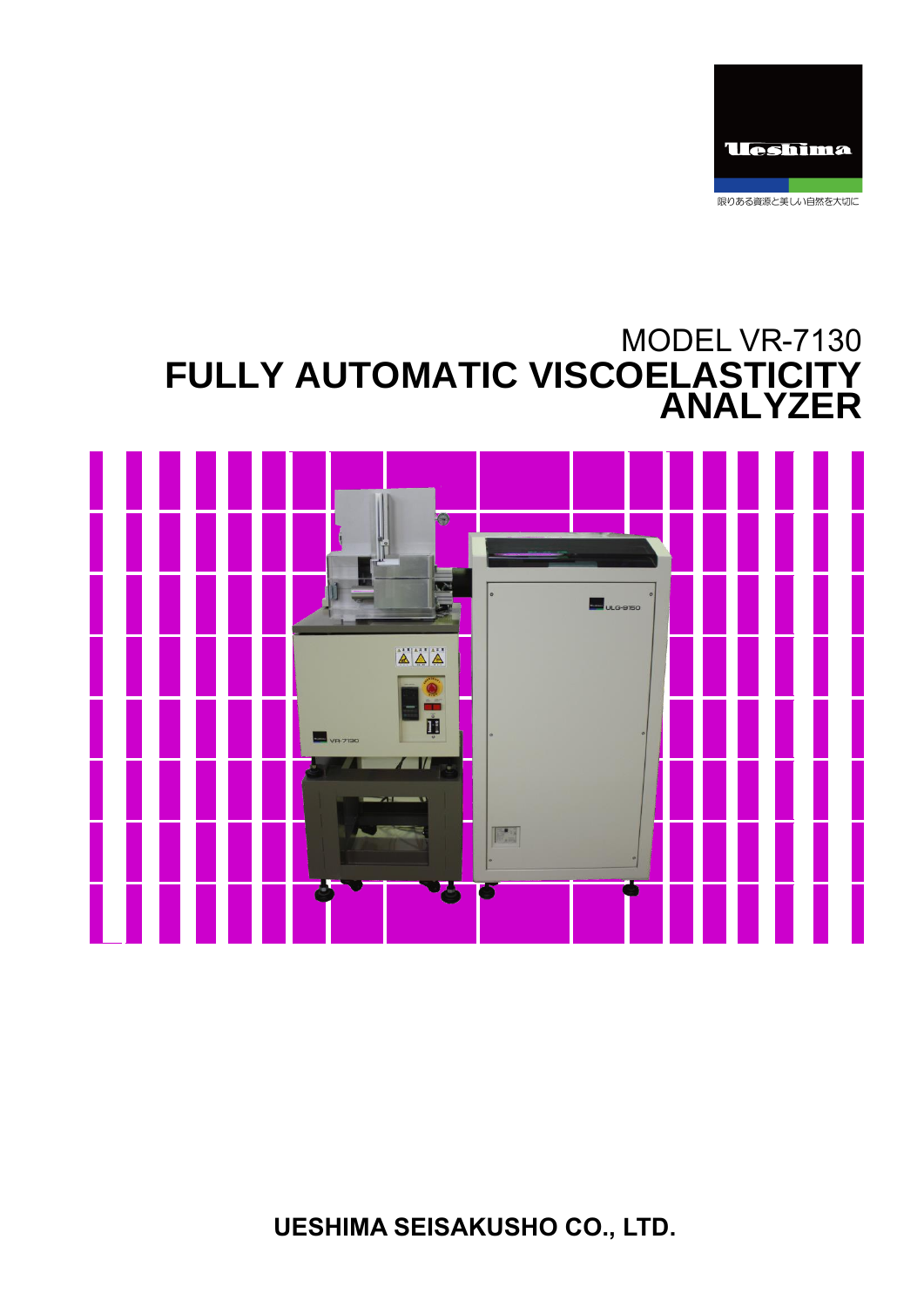

**Fully Automatic Viscoelasticity Analyzer MODEL VR-7130 Combined with Thermo Jetter**

### **Outline**

Viscoelastic materials such as polymer materials have a time lag before deformation (response) to the applied force (input). The relationship between this input and response depends on the composition of the material and is also dependent on temperature, velocity and deformation. Polymer materials are used in various applications and fields by taking advantage of these properties. Viscoelastic analyzers are an indispensable tool for material development because they measure these properties. The VR-7130 is a viscoelastic analyzer that eliminates human errors and difference between operators, thoroughly pursuing accuracy and efficiency.

### **Applications**

• Simulation of product property by test pieces

Tire: Abrasion/Friction/Rolling Resistance/ Evolution of heat etc.

Car: Ride/Vibration-proof performance/noise Other Vibration control and/or suppression/ Sealing ability………

● Molecular structure/degradation level etc.

#### **Measurement Iitems**

| • Absolute complex modulus $ E^* $ : 10 <sup>-1</sup> - 10 <sup>4</sup> MPa |      |                          |
|-----------------------------------------------------------------------------|------|--------------------------|
| • Storage modulus                                                           | F'   | : $10^{-1} - 10^{4} MPa$ |
| • Loss Modulus                                                              | F"   | : $10^{-1} - 10^{4} MPa$ |
| • Tangent delta                                                             | tanδ | $: 0.001 - 3.000$        |

### **Features**

● Maximized benefits of fully automated testing

It realizes a significant improvement in test efficiency. By fully automating the chucking, measurement, and ejection of the test piece, 100 test samples can be tested without touching the equipment. Use of spring type chucks eliminates the need to retighten the sample at low temperatures.

● No liquid nitrogen

Test can be performed down to -100°C in combination with THERMO JETTER without using liquid nitrogen, realizing unmanned low temperature tests.

• Sample temperature measurement accuracy

The difference between the actual sample temperature and the measured temperature has been minimized by the stepwise temperature control and the unique temperature sensor embedded in a rubber piece of the same thickness as the test sample.

● Accuracy of load and displacement measurements In the measurement of viscoelasticity, minute deformations such as several  $µm$  to several tens of  $µm$ are measured, so the rigidity (deflection) of each component affects the test results. The VR-7130 uses a highly rigid piezoelectric load cell and a non-contact micro-displacement meter with a resolution of 0.3  $\mu$ m, achieving high-precision measurement.

● Eliminates the effects of resonance

The compact design eliminates resonance in the test frequency range, securing measurement accuracy. (Excluding the natural vibration of the sample)

- Direct calculation of phase for accurate tanδ
- Master curve available as an option





**Fully Automatic chuck of VR-7130**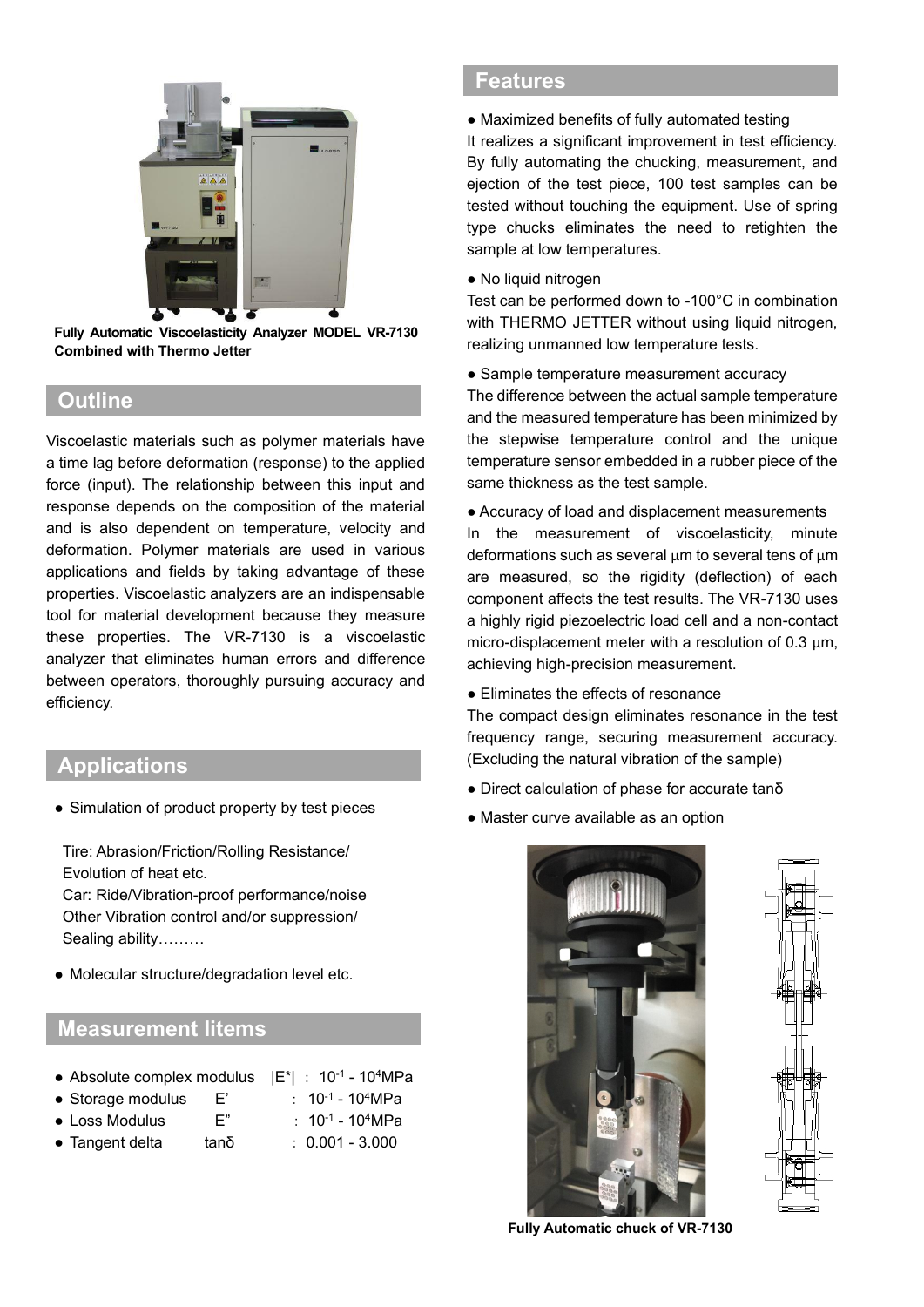### **Software**

|                                 | Dalai            |  |
|---------------------------------|------------------|--|
| <b>E VR7120 Database System</b> |                  |  |
| VR-7130 Database                |                  |  |
| Result                          | Delete Condition |  |
| <b>Initialize</b>               | Delete Schedule  |  |
|                                 | Delete Result    |  |
|                                 |                  |  |

### Database software

- ・Management of testing conditions
- ・Management of testing results
- ・Management of equipment conditions
- ・Data backup

#### Measurement software





#### Test Condition Input Screen

- ・Choice of testing mode:
- Fixed point measurement, Temperature dispersion, Frequency dispersion, Strain dispersion etc.
- ・Setup of testing conditions:
- **Testing temperature, frequency and strain**
- ・Sample conditions: Thickness, Breadth

#### Testing Screen

I

I

- ・Real time indications among testing (Graph and value display)
- ・ Present conditions are available by status display. Error handling is easy also
- Reporting output and text conversion (CSV form) after testing are possible



#### Master curve software

Viscoelasticity at high-frequency, under impossible conditions for actual testing, can be estimated by experimental formula

Low temperature property ⇒ High-frequency property High temperature property ⇒ Low-frequency property